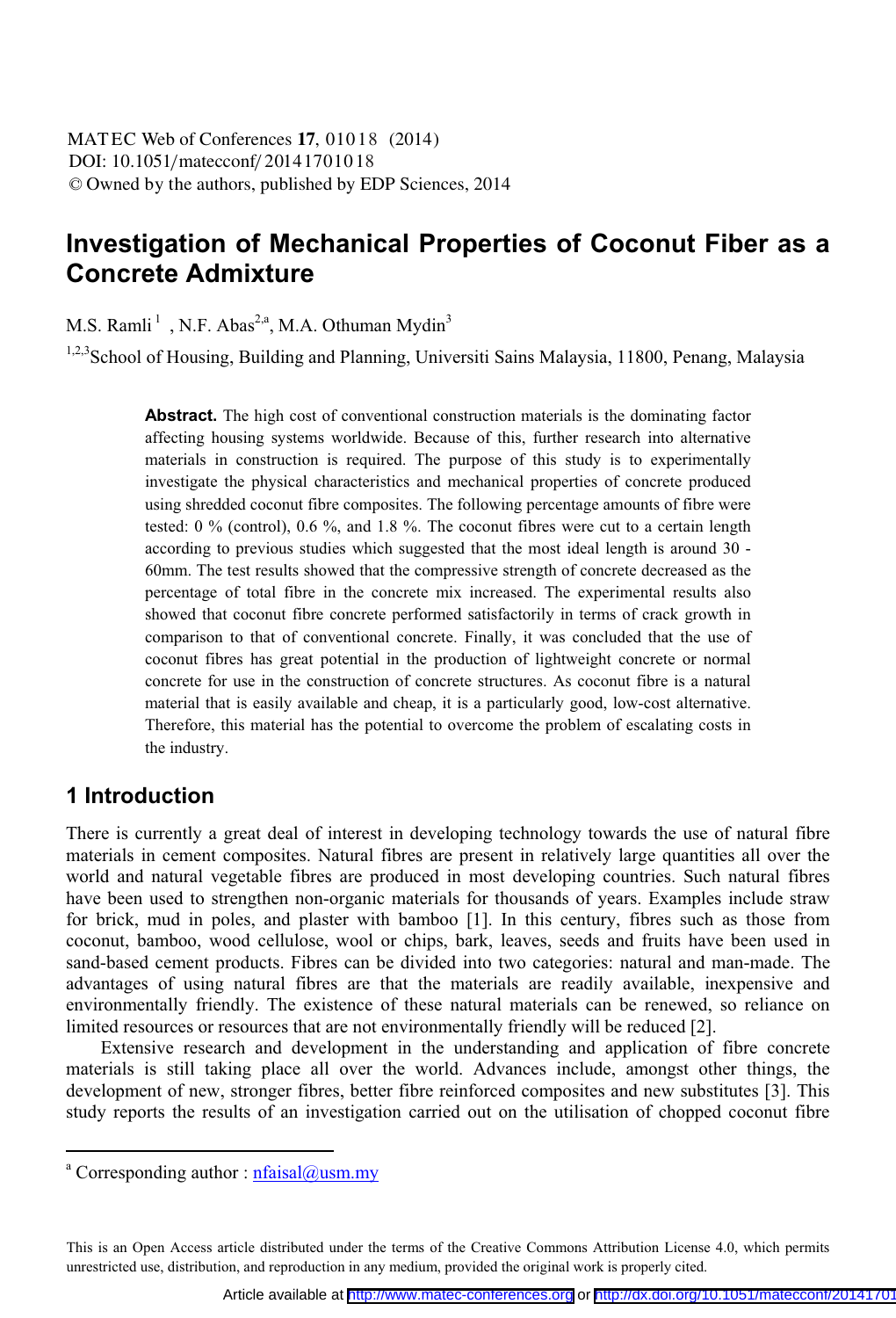composites in concrete as admixtures. The physical and mechanical properties of plain concrete were also compared with coconut fibre composite concretes. The main objective is to encourage the use of these supposed "waste products" as construction materials.

# **2 Materials**

There are three basic processes in the manufacture of concrete blocks which are mixing, moulding, and curing. The experiment was set up to analyse data on the manufacturing of concrete with concrete waste as a cement replacement for making concrete blocks [4].

## **2.1 Cement**

Portland cement is a hydraulic cement produced from sublimate clinker which is mainly composed of silicate, calcium silicate hydrolysis nature added to the material arrange tie (generally gypsum). Cement works by gluing the particles that make up an aggregate compact mass and also by filling the air cavities between the aggregate grains [5].

### **2.2 Fine Aggregate**

An aggregate in the form of sand is the result of the natural disintegration of rock or from manufactured sand produced by crushing devices. A fine aggregate consists of components that are both sharp and hard. Such components should be permanent, meaning they cannot be broken or destroyed by the influence of weather like sun and rain [6].

#### **2.3 Coarse Aggregate**

A coarse aggregate is made of large grains that are more than 5 mm in diameter. The requirements of coarse aggregate demand that it also be permanent, meaning it will suffer no breaks or destruction due to the influences of weather, such as sun and rain [7].

#### **2.4 Admixture**

In this study, coconut fibres were used as an added material in the concrete mixture. The fibres were cut to lengths of around 30-60mm and a certain amount was combined with the concrete mixture. Concrete prisms and cubes were tested on 3,7,14 and 28 days after formation.





**Figure 1.**Coconut Fibres **Figure 2.** Fibres Being Washed **Figure 3.** Fibres Being Dried

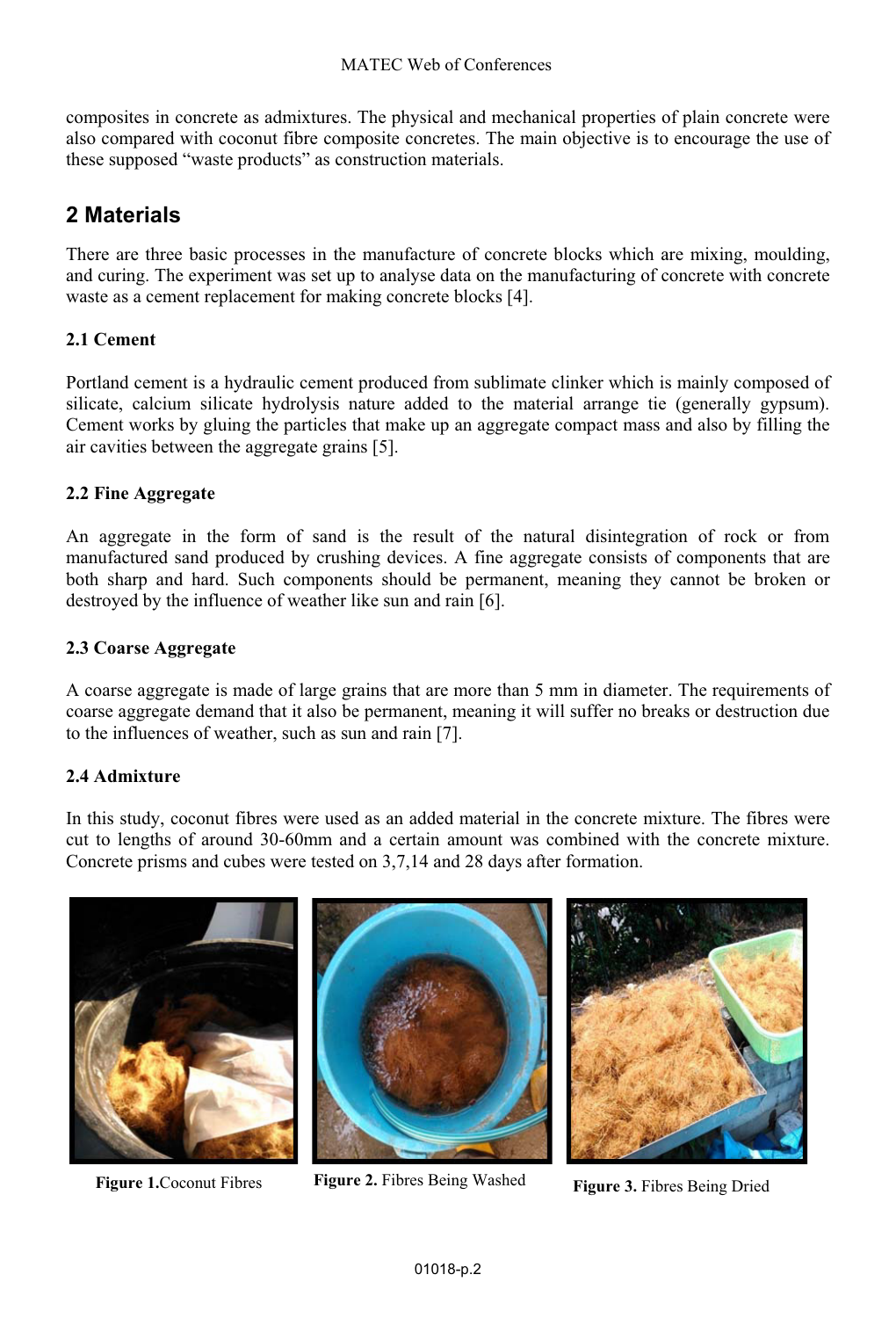| Concrete mix | ∵ement<br>$(kg/m^3)$ | Fine<br>aggregates<br>$(\text{kg/m}^3)$ | Course<br>aggregates<br>$\left({\rm kg/m}^3\right)$ | Water<br>$(kg/m^3)$ | Coconut<br>Fibres<br>$\frac{1}{2}$ | Coconut<br>Fibres<br>$\left(\frac{kg}{m}\right)$ |
|--------------|----------------------|-----------------------------------------|-----------------------------------------------------|---------------------|------------------------------------|--------------------------------------------------|
|              | 31.05                | 70.63                                   | 79.63                                               | 17.39               |                                    |                                                  |
| CF1          | 31.05                | 70.63                                   | 79.63                                               | 17.39               | 0.6                                | 0.5                                              |
| CF2          | 31.05                | 70.63                                   | 79.63                                               | 17.39               | 1.8                                | 0.75                                             |

**Table 1.** Table of Material Contents

### **2.5 Water**

Water was used as a mixing agent for the concrete and admixtures to facilitate the experimental setup. It was purely organic and did not contain salts or acids that could damage the concrete.

# **3 Experimental Setup**

#### **3.1 Manufacturing Process**

Materials used to produce the concrete were measured to specific weights and ground in a concrete mixer. Materials such as coarse aggregate, fine aggregate, cement, water and coconut fibres were gradually inserted into the machine. This method was intended to ensure that the concrete had a perfect consistency. Further concrete was then placed in the prepared moulds (prism and cube) while the concrete compression was done on the table vibrator to ensure that the moulded concrete was compressed properly. Concrete was left to harden for 24 hours in the mould before being released the following day. For the purpose of curing the concrete, the prisms and cubes were placed in water. They were then removed from the immersion vat and tested for various stages at days 3, 7, 14 and 28.





**Figure 4.** Concrete being placed in mould **Figure 5.** Prism and Cube in water for curing

## **3.3 Testing**

After the concrete had hardened into prisms and cubes, it was removed from the bath and tested on certain days. Experiments were then preformed on the prisms and cubes to test for strength. Compressive strength was assessed for the cubes, while the prisms were testing for bendability. Two of these tests were to obtain data on the strength of concrete mixed with specific proportions of coconut fibre. Other tests performed on the concrete samples included pulse velocity tests, density tests and water absorption tests. For comprehensive testing, each test was repeated after the concrete had soaked over the course of 3, 7, 14, and 28 days.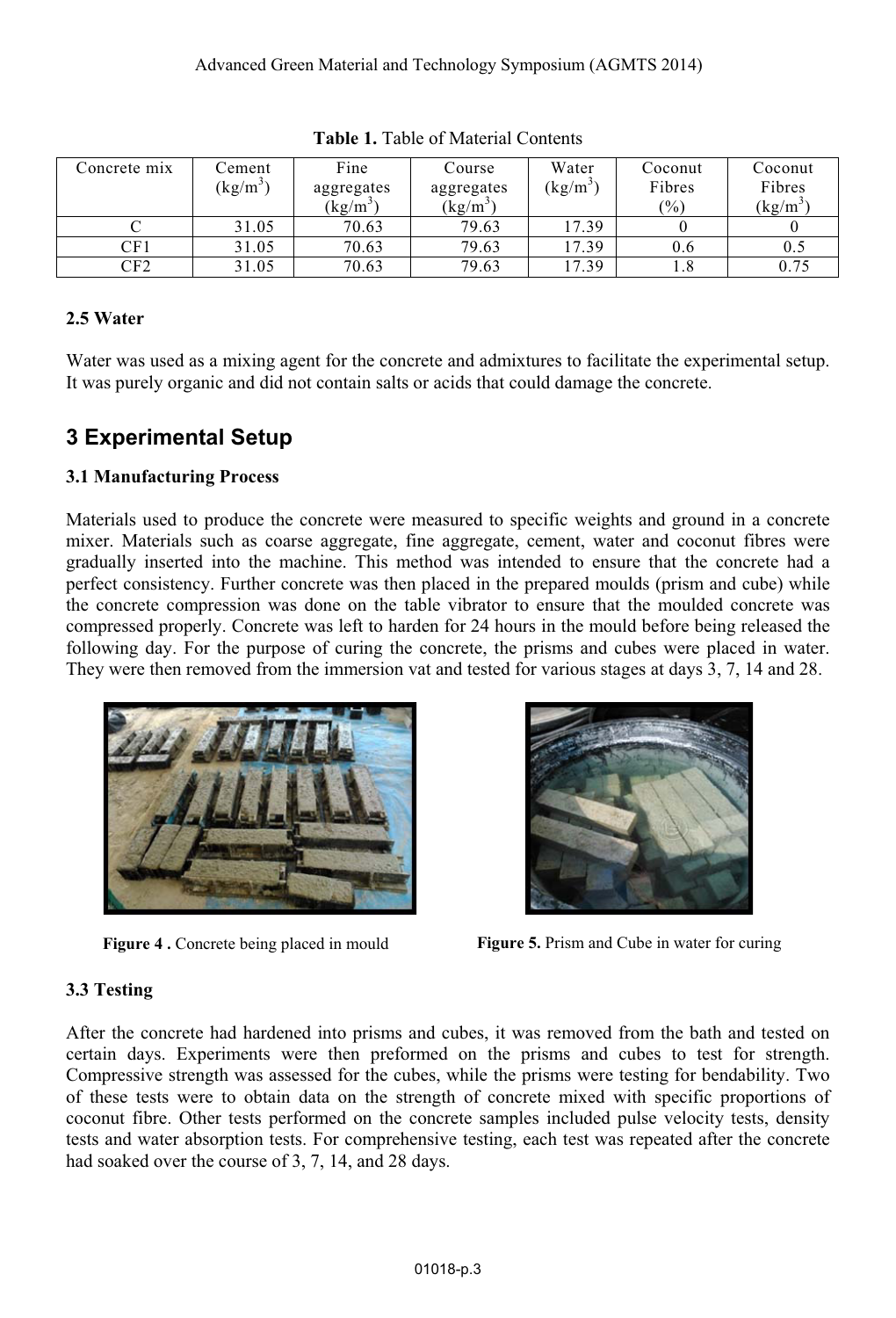#### MATEC Web of Conferences



**Figure 6.** Compression Test **Figure 7.** Flexural Test **Figure 8.** Density Test





# **4 Results and Discussion**

#### **4.1 Compressive Strength Test**

According to the graph in Figure 9, it was found that the compressive strength of the tested concretes increased from the age of 3 days to 28 days. The concretes demonstrated substantial increases in compressive strength at the age of 7 days, which then continued to increase to the highest strength that could be produced at 28 days of 29.8MPa for the 0.6% mix and 27.8MPa for the 1.8% coconut fibre mix. Through the collected data it can be seen that the compressive strength of the control had a significantly higher reading than both of the fibre-mix concretes. Though the compressive strength of the fibre mixes increased for each age, there was little improvement compared to the control concrete. By reviewing the data, it can be concluded that the concrete containing 0.6% coconut fibre was stronger than the concrete containing 1.8% fibre.



**Figure 9.** Changes in Compression Strength of Concrete by Different Durations of Curing.

#### **4.2 Flexural Strength Test**

From the results that were obtained, it was found that the flexural strength of the control concrete increased in direct proportion to an increase in the concrete's age. Increases occurred from the ages of 3, 7, 14, and 28 days. The highest increase in flexural strength occurred following 33.8MPa and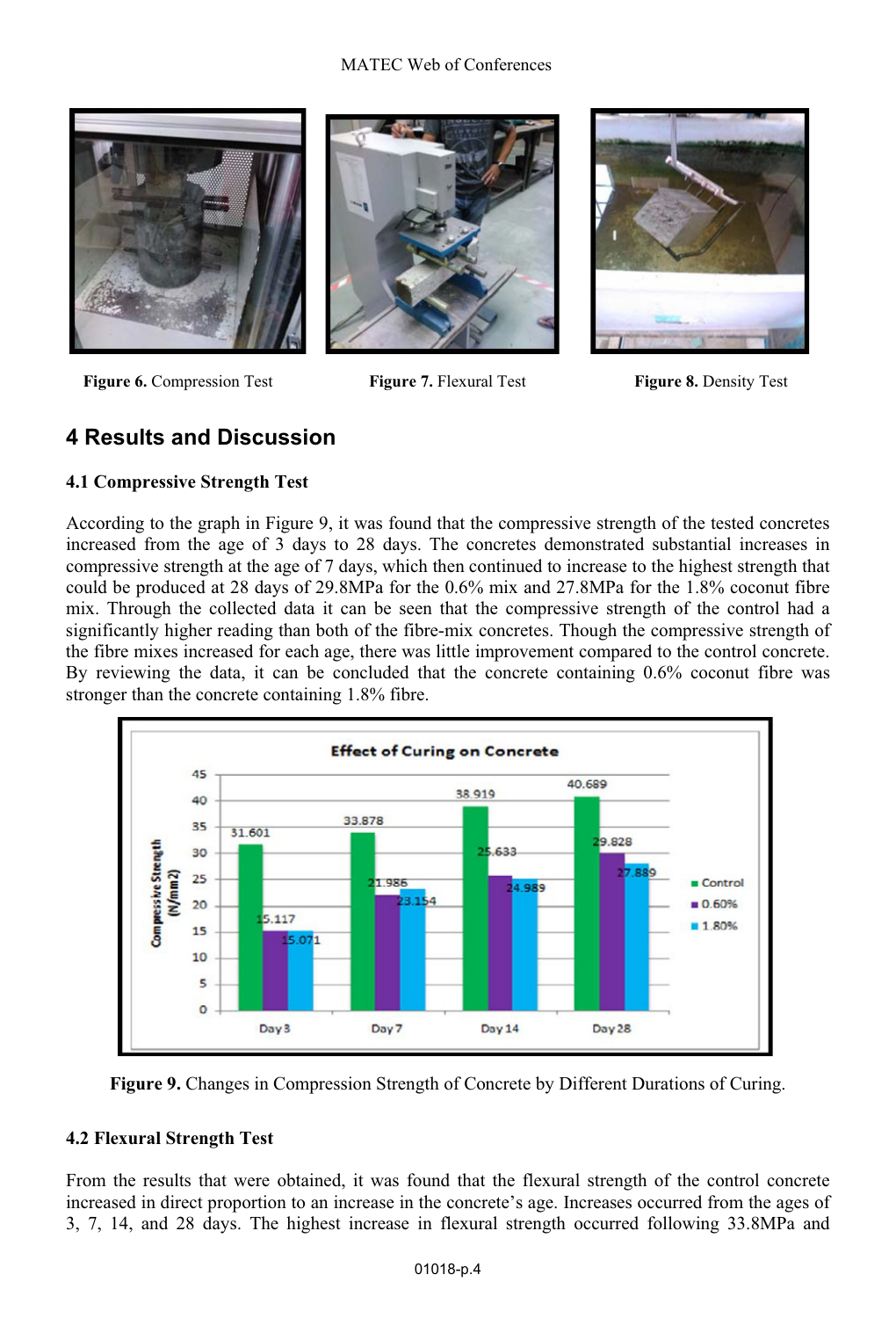38.9MPa at days 3 and 7, respectively, with a jump to 5041MPa at 14 days. Meanwhile, the concretes containing 0.6% and 1.8% fibre both demonstrated increases in flexural strength. The highest readings were achieved at 28 days with a value of 29.8MPa for the 0.6% fibre concrete and 27.8MPa for the 1.8% fibre concrete. A comparison of flexural strengths showed that the control concrete was stronger than both ratios of the fibre-mix concretes.



**Figure 10.** Comparison of Flexural Strength for the Control, 0.6%, and 1.8% Fiber Mixes Against Age

## **4.3 Water Absorption Test**

Table shows the rate of water absorption for the control concrete, 0.6%, and 1.8% fibre mixes. From the data obtained, the rate of diffusion of water for the 1.6% and 1.8% fibre mixes decreased starting from the age of 3 days  $(6.49\%$  and  $6.24\%$ , respectively) to 28 days  $(4.41\%$  and  $4.09\%$ , respectively). As for the control, the readings also showed a decline from the age of 3 days (5.55%) to 28 days  $(3.27\%).$ 



**Figure 11.** Comparison of Water Absorption Rates for the Control, 0.6% & 1.8% Fiber Mixes by Age